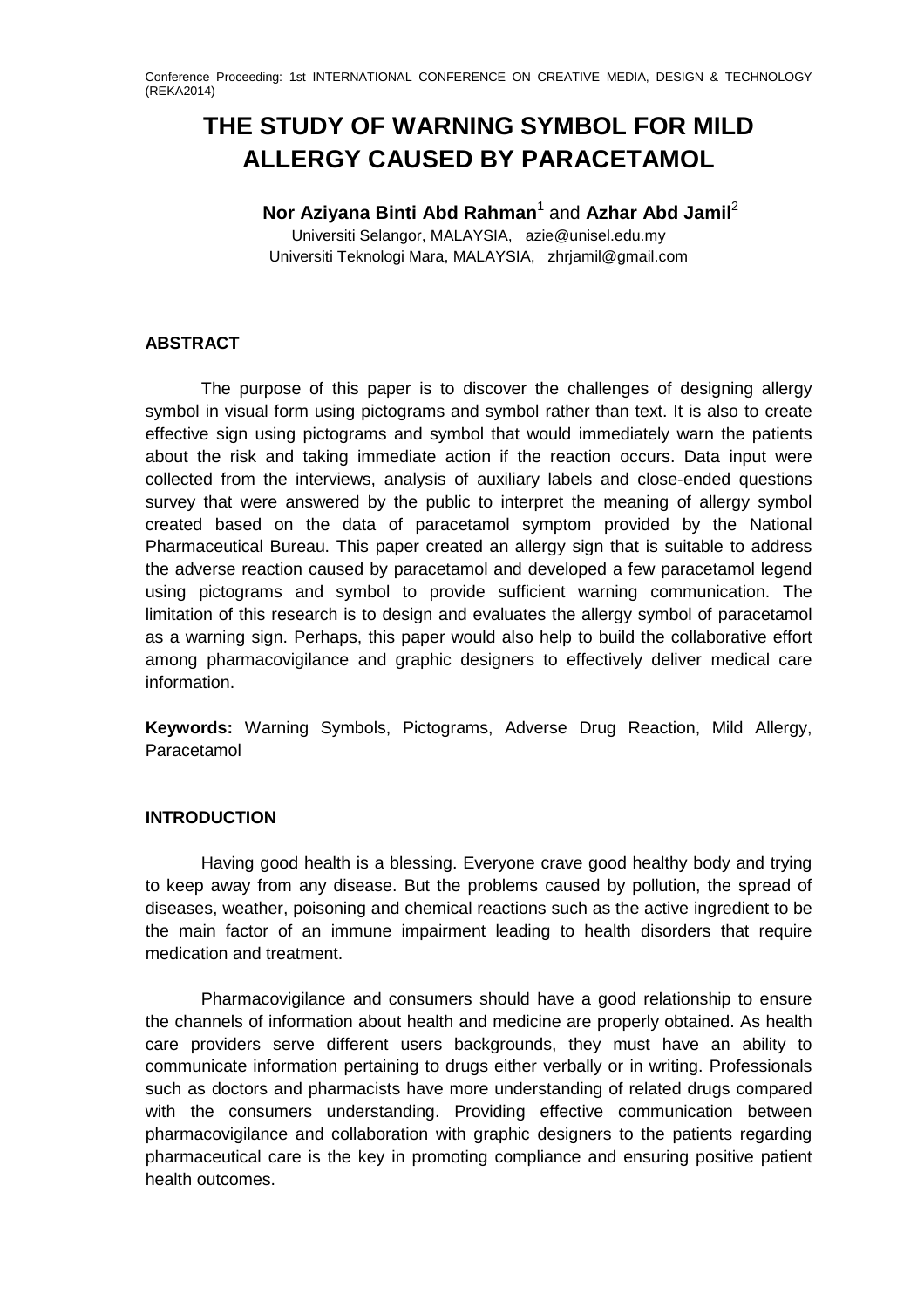### **PROBLEM STATEMENTS**

There is no effective warning such as pictorial symbol to deliver the message of allergy reaction occur by paracetamol on the box. Paracetamol side effect only stated in the package insert in text form but not onto the box. Based on the survey done by providing questionnaire to the random respondent, 60% of them taking the paracetamol liquid without package insert that usually stated the drugs information. Occasionally prescriber giving the medicine with label attached on the bottle together with the plastic bag. While 70% of respondent said that they were not given package insert during taking paracetamol capsule.



**Chart 1**: Possibility of Patients to Read Medicine Information stated on medicine box, package insert, label and capsule envelope

In Chart 1, 41% of the respondent occasionally read the medicine information that is stated on medicine box, package insert, label and capsule envelope. 29% of them reported that they always read the medicine information that is stated on medicine box, package insert, label and capsule envelope. 16% reported that they rarely read the information and only 14% said they never read the medicine information that is stated on medicine box, package insert, label and capsule envelope.

### **LITERATURE REVIEWS**

### **Acetaminophen / Paracetamol Risk**

**Figure 1**, a recent FDA report (FDA Consumer Health Information, 2008) discover acetaminophen most widely used in the U.S, can cause rare but serious skin reaction. FDA mentioned this seriously and they were looked although acetaminophen reaction is a rare case, but it causes serious skin reactions. There are three serious skin reactions whose symptoms included rash, blister and worst case may damage the surface of skin. Based on that, FDA mentioned that warning about these skin reactions should be added to the labels of all prescription medicines containing acetaminophen especially for OTC medicines.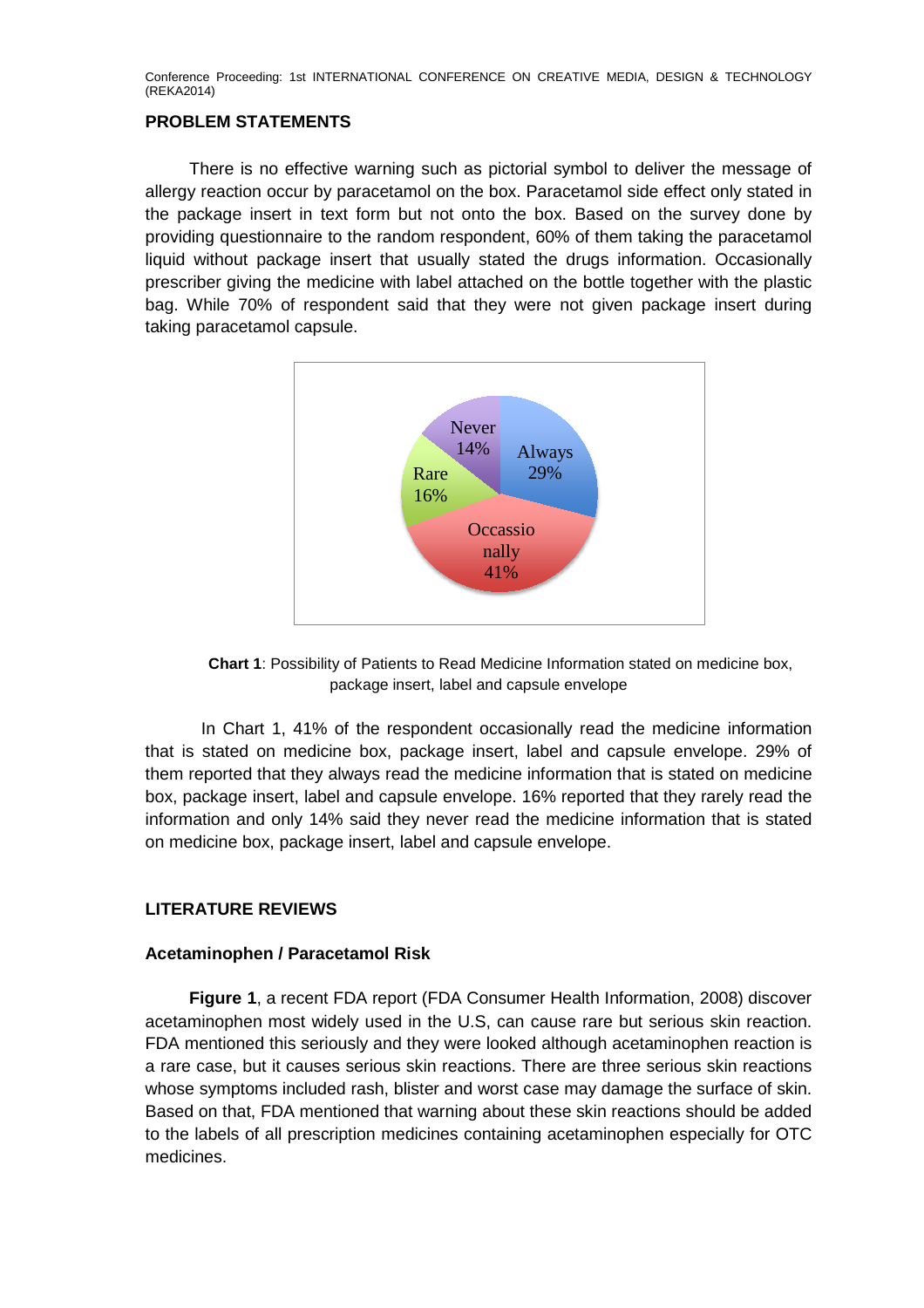A proactive action taken by FDA when the word "acetaminophen" suggested appears on the front of package and the word of "active ingredients" was suggested applied on drug facts labels for OTC medicine. For prescription medications, FDA suggested that label should tell the ingredient or using shortened version such as "APAP," "acet," "acetamin" or "acetaminoph."



**Figure 1:** Article Regarding Acetaminophen Risk by FDA

### **FDA Box Warning**

The need guidelines for drug safety communication, (U.S. Department of Health and Human Services, 2011) was prepared a Guidance For Industry regarding warnings and precautions, contraindications, and box warning section of labelling for human prescription drug and biological products. In that guidance highlight drug products or drug that contribute for serious adverse reaction should used "box warning" on their packaging and labelling.

Boxed warning referred to as "black box" warning that been issued by U.S.FDA and it is comply to be used for drug labelling of a prescription drug that associated with serious adverse reaction. The black box warning formatted with black border around the text.



**Figure 2:** Black Box Warning Applied On Prescription Drug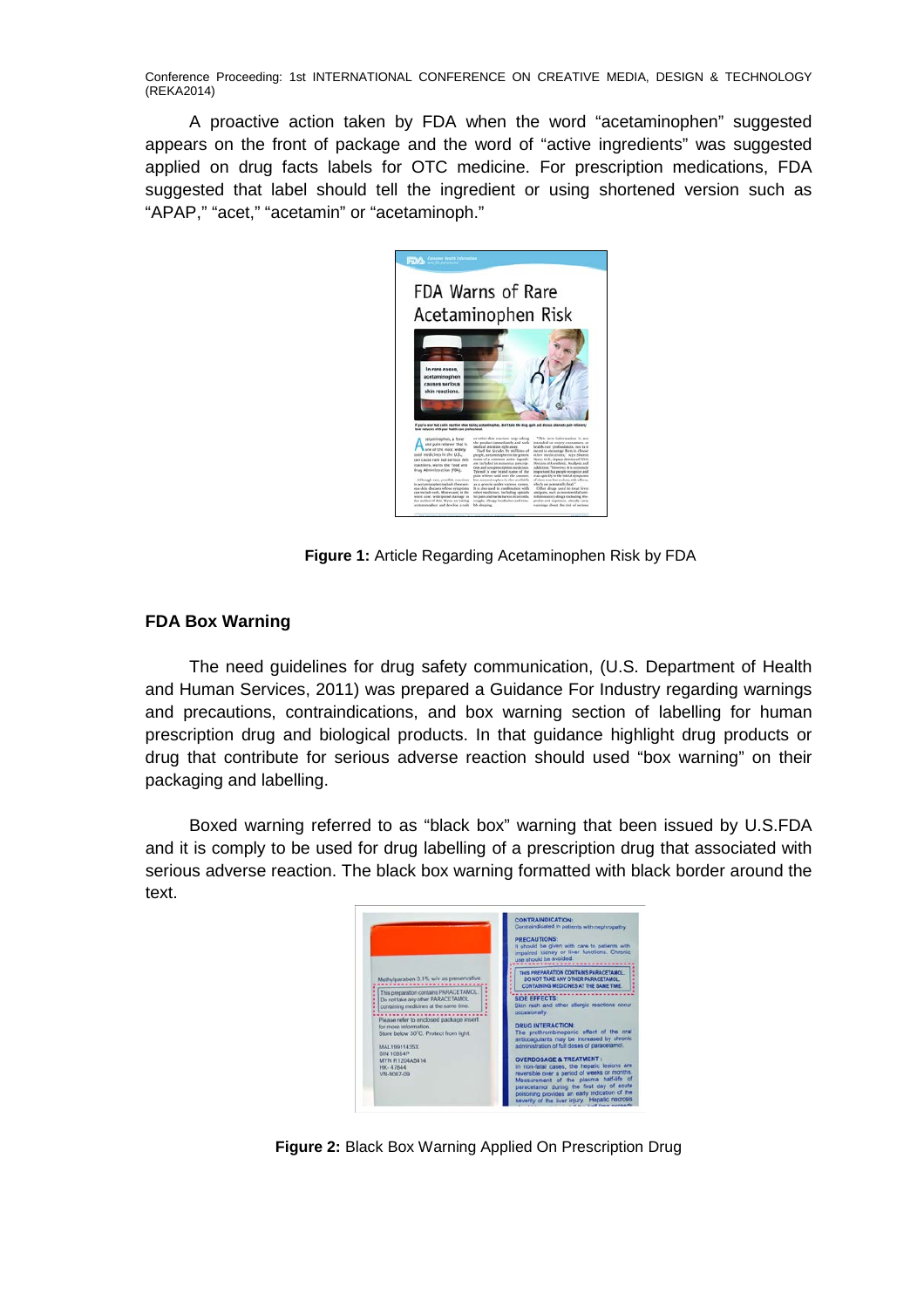**Figure 2** showed box warning applied on labelling and leaflet for paracetamol drug. It is used to warn active ingredient used for medicine preparation. Some cases it is used to warn patients who is allergic to paracetamol.

### **Pharmaceutical Pictograms**

Referring to a study conducted by (Mansoor LE & R Dowsee 2012,) at Rhodes University, Faculty of Pharmacy in South Africa, United State of Pharmacopoeial Convention (USPC) identifying, pictogram applied on pharmaceuticals as a standard graphics help reassure consumers on the proper way to use the medicine, drugs measures to maintain the right conditions, as well as warnings about the side effects of a medication. A comprehensive set of pharmaceutical pictograms first appeared in the United State Pharmacopoeia Dispensing Information (USP-DI, 2000) however founded that South African local black with low-literate patients are only poorly comprehend a number of the symbol and concepts used in these pictograms. This problem showed a set of country-specific culturally appropriate material to relay information with the specific population should be used to design the pictograms. The study also shows that the image should be applied into the pharmaceutical symbols must be based on the culture of a community's population, as well as the design concept featuring features easily understandable information. A guideline for medication label that describes the proper way to use drugs already prescribed by FIP Guideline for Good Pharmacy Practice (Tokyo 1993). One of the contents of the guidelines on the medication label touches on aspects of design and readability. According to the information, the labelling should be printed and the instruction using text should be typed. The minimum size of the lettering shall not be less than 2mm, and use a legible font like Arial. Graphic symbols associated with medication instructions should be combined with written instructions.

The procedures issued provided by the International Pharmaceutical related Good Pharmacy Practice (Tokyo 1993), highlight the use of medicine in order to comply with rules that set by the FIP Guidelines Prescribes Good labelling of Medicines (GLPM) adopted by all medicine manufacturers for the production of good packaging. Refers to a statement issued by the FIP, one of the guidelines is to emphasis the design and readability of information stated on the packaging. This shows a standard to ensure the labelling designs meet the pharmaceutical standards in accordance with the needs of users. It included the pharmaceutical of labelling design and the use of text to detailing the information.

Regarding (Y.Joshi, P. Kothiyal, 2011) in their recent study regarding pharmaceutical pictograms in a multispeciality Hospital at Dehradun, pictograms in pharmaceutical sector have a potential to improve warning comprehension especially to the patient who has visual or literacy difficulties. They believe pictograms can make patients better recalled and easy to understand the drug instruction. In pharmaceutical, pictograms applied in auxiliary labels on Rx bottle as a method to explain about drug used, drug caution and drug indication. The smaller of pills container was contributed to the wide use of pictograms in medicinal product. It showed that pictograms can be used as other alternative to expand information.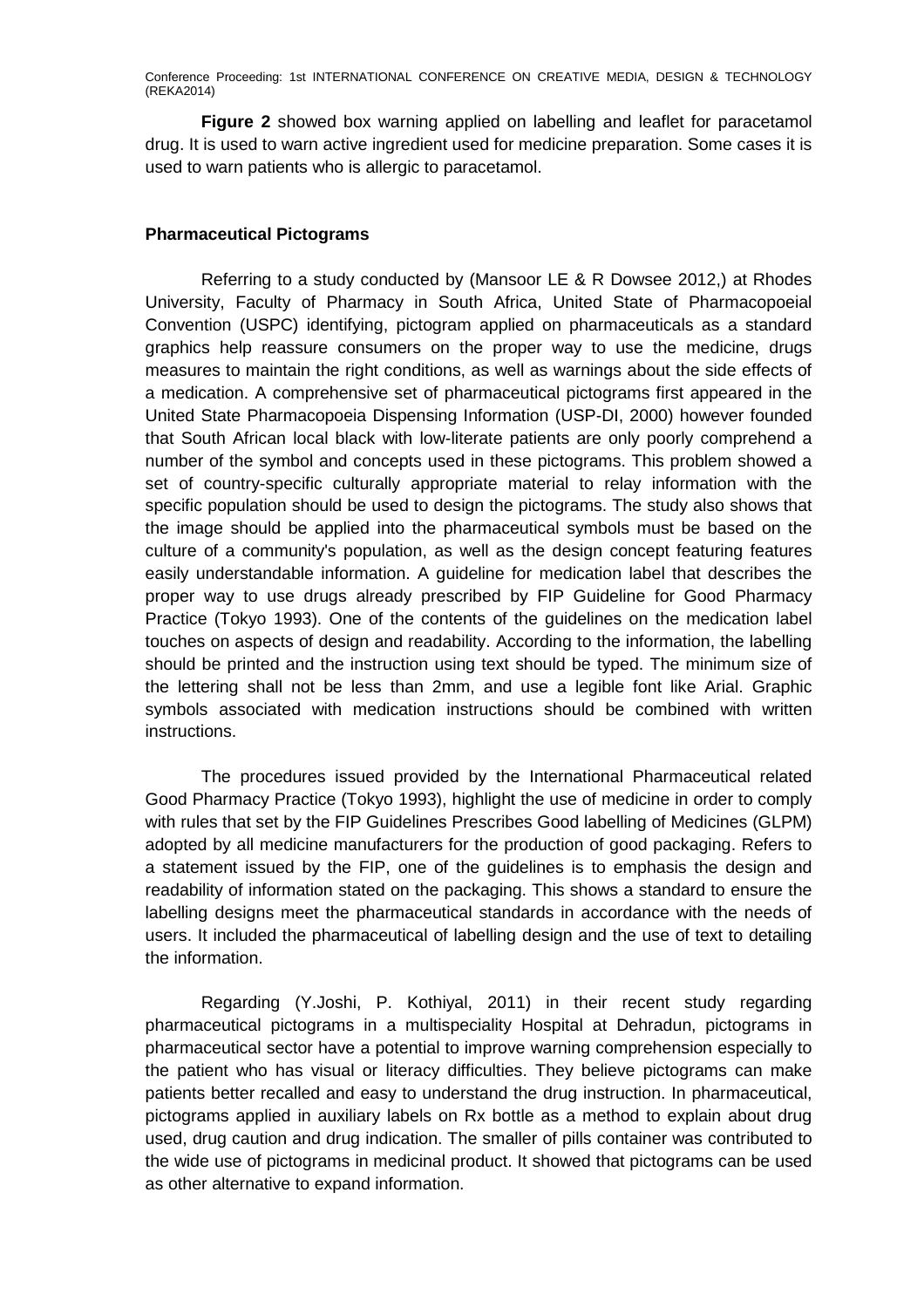Pictograms also identified to enhance understanding and knowledge for low literacy, to replace written indications and instruction, to express regulatory, warning, mandatory, prohibitory information and caution. People with little education and visual problems also donated to the high usage of pictograms. Recent study regarding use of pictorial aids in medication instruction: A review of the literature (Katz, Kripalani, Barry, 2006) research and psychology and marketing indicate human tended to see picture rather than text. So based on this conclusion, pharmaceutical pictograms have a potential to enhance patient comprehension especially when reading drugs information state on the medicine labelling or leaflet. The use of pictograms in pharmaceutical sector will help to create drug safety communication among healthcare providers and patients.

### **Adverse Drug Reaction Reported In Malaysia**

According to the annual report from National Pharmaceutical Control Bureau (NPCB) 2011, in year 2011 showed that a total of 9,385 adverse reaction reports were received which is an increase of 33% from year 2010. A marked was also seen in adverse event following immunization reports (AEFI) reports from the year 2011.



**Graph 1:** Number of ADR & AEFI Reports (2000-2011)

Based on **Graph 1**, the number of ADR reports slightly increase from year 2010 with number 5,550 and increased with number 6,202 at year 2011. This report shown that the case of adverse drug reaction was critically in Malaysia. Based on the interview held with (Isahak R, 2014) the committee members of Malaysian Adverse Drug Reaction (MADRAC) the number of adverse drug reaction donated many cases such as drug eruption, side effects and allergy that effected the disorder of organ class system as shown in figure 2. In about 31 cases affected the patients internal or external organ class system. Skin And Appendages Disorders showed the highest number of the organ class system affected that lead others with number 4,184 reported in year 2012.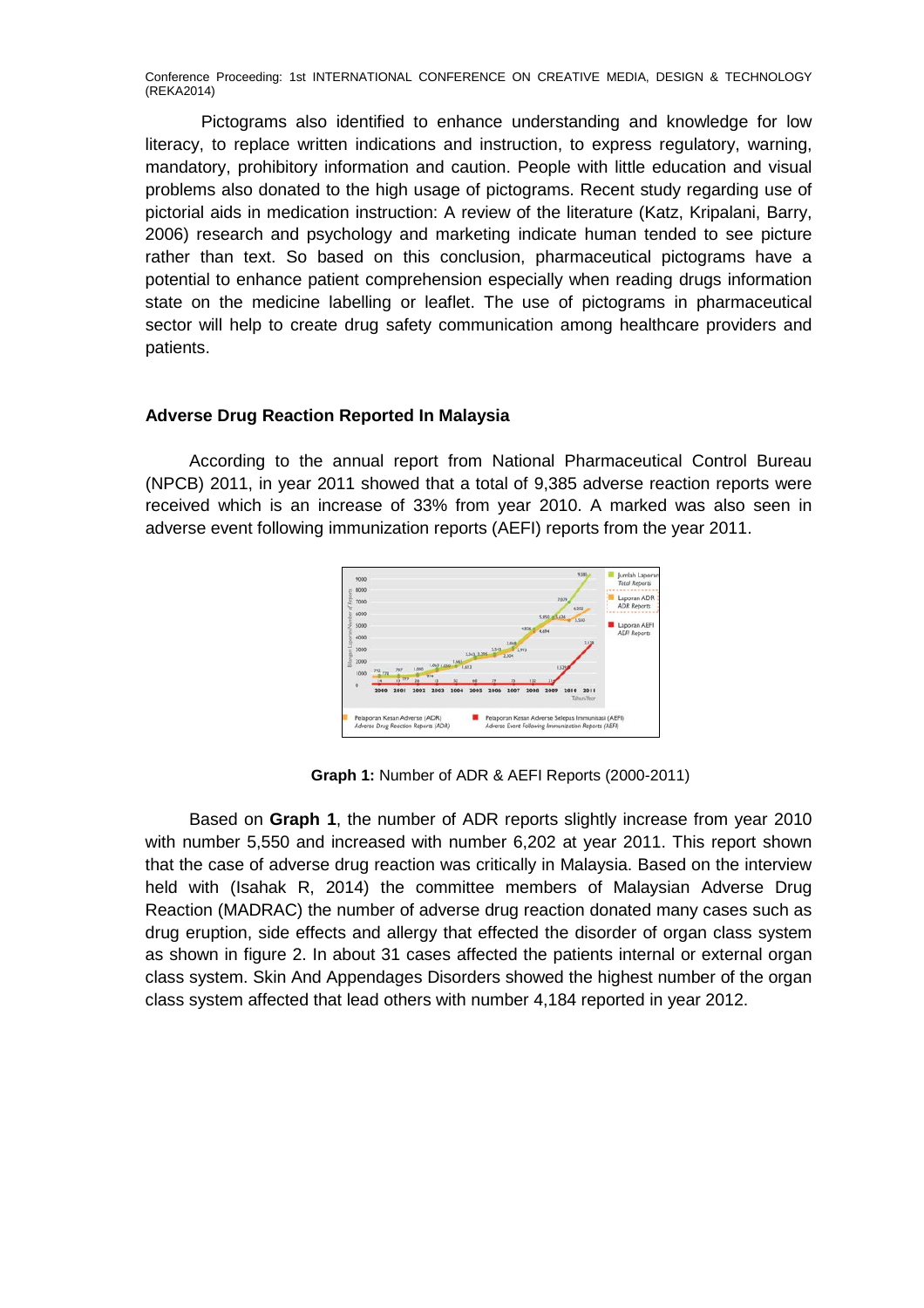

**Graph 2:** Number of Advers Reactions by System Organ Class (2012)



**Graph 3:** Adverse Reaction Reports by Pharmacological Group (2011)

According to **Graph 2** above, the number of adverse reactions by system organ class (2012) reported Skin and Appendages Disorders contributed to the highest rank with number 4,184 followed by Body as a Whole (General Disorders) with number 2,625 and Application Site Disorders with number 2,596. This graph showed that most of adverse drug reaction affected skin organ class. According to (Rokiah Isahak, 2014) a pharmacovigilance officer at National Pharmaceutical Control Bureau (NPCB), Skin And Appendages Disorders can happened in mile and severe reaction. Mile reaction usually caused by an allergy which is it unpredictable happened. This situation mostly involving with low immune system and most cases patients identified are allergy with the drug given such as allergic to the penicillin or ponstan. Severe reaction is one condition that patient facing with toxicity or long-term drug used.

Based on **Graph 3**, there are 34 adverse reaction reports by pharmacological group in year 2011. The highest pharmacological group donated by vaccine with number 3,193 followed by cardiovascular 1,655, anti infectiveness 1,414 and analgesic 636 number.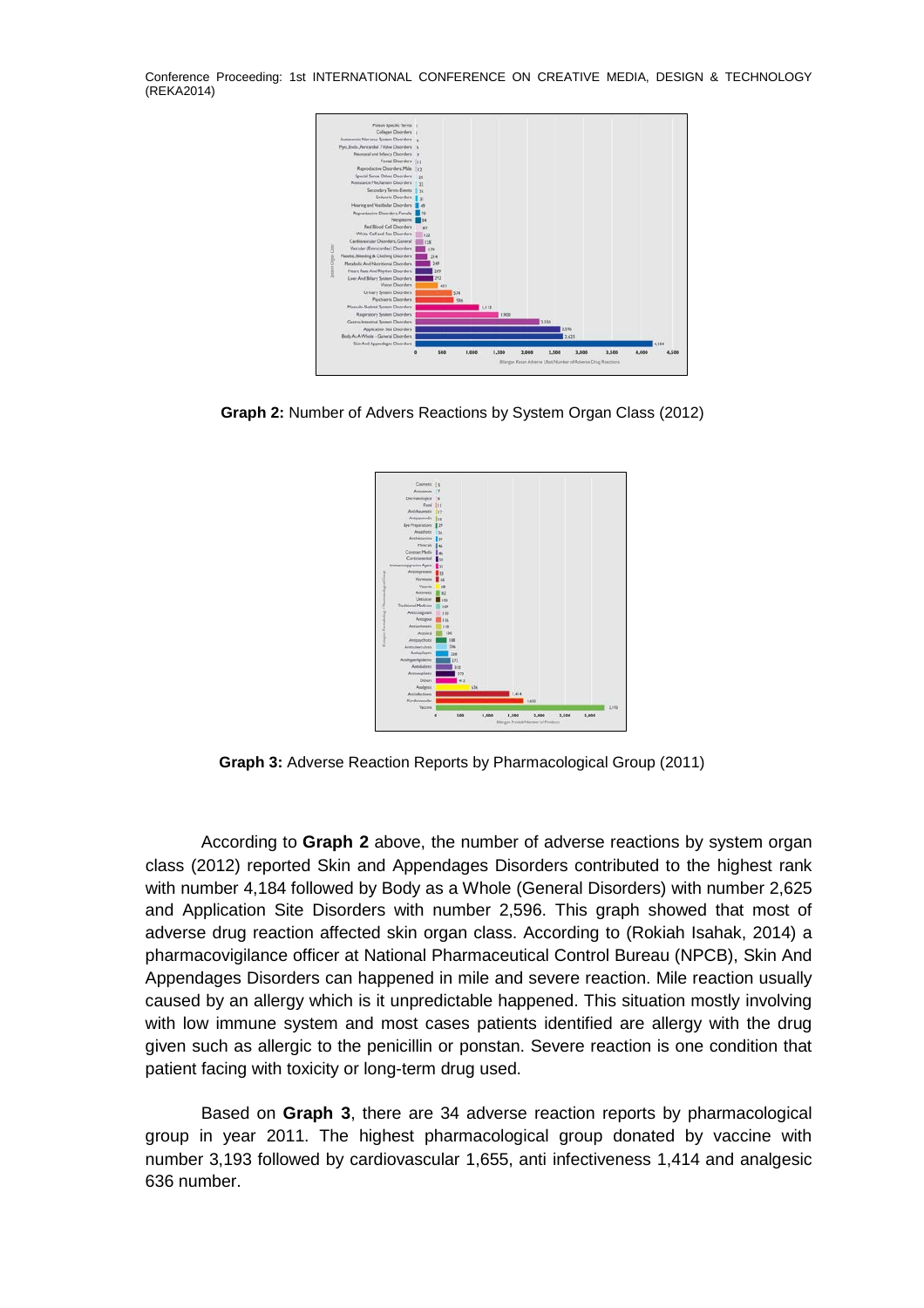According to the interview held with (Rokiah Isahak, 2014) the pharmacovigilance officer at National Pharmaceutical Control Bureau (NPCB), vaccination is only prescribe by the doctors and there is no option provided to prevent adverse from taking vaccination and it is compulsory and followed by cardiovascular and anti infectiveness group of antibiotic. It also showed that antibiotics group is most popular created adverse reaction among patients in Malaysia. Antibiotics are a group of drug that cannot be sold by the pharmacy store and patients only be given the antibiotics prescribed by the doctors. Analgesic is a group of drug for relives painkillers. It have two types of analgesic drug. It includes of Non-Steroidal Anti-Inflammatory Drugs (NSAIDs) such as paracetamol, ponstans and others. According to (Rokiah Isahak, 2014) paracetamol and ponstan is constantly used by the patients and public and majority of the consumer will take this medicine for pain reliever. It is different from vaccine, cardiovascular and anti infectiveness group because analgesic drug can be bought at the pharmacy store. Majority of the patient used paracetamol and ponstan to relives pain, flu, fever, headache and migraine.



**Graph 4:** Number of Adverse Reaction Reports by Product Category 2011

**Graph 4** above showed that prescription with number of 9,566 donated for highest adverse reaction followed by non-prescription with 497 rather than other product such as unregistered products, natural products, food and cosmetics. Based on information from the Ministry of Health Malaysia, pharmaceuticals are classified into four sections; which is medicines that containing scheduled poisons, toxins are not scheduled, cosmetics and traditional medicines. In Malaysia there are medicines containing scheduled poison medications that can cause chronic and acute effects. Among the drugs found, paracetamol is a drug that used for painkillers and relives fever. It can be found in paracetamol syrup, tablets and suppository.

### **Pictograms and Symbol**

Nowadays pictograms and symbol played their role in many aspects. It become important in our daily lives when most of it applied in road sign, food and health, pharmaceuticals, poison product and so on. It is used to indicate direction, place, action, information, warning, caution and danger. Pictograms, Icons & Signs (Rayan Abdullah, 2006) in his book mentioned that pictogram is a pictorial representation, Isotype. It is an iconic sign that represents complex fact.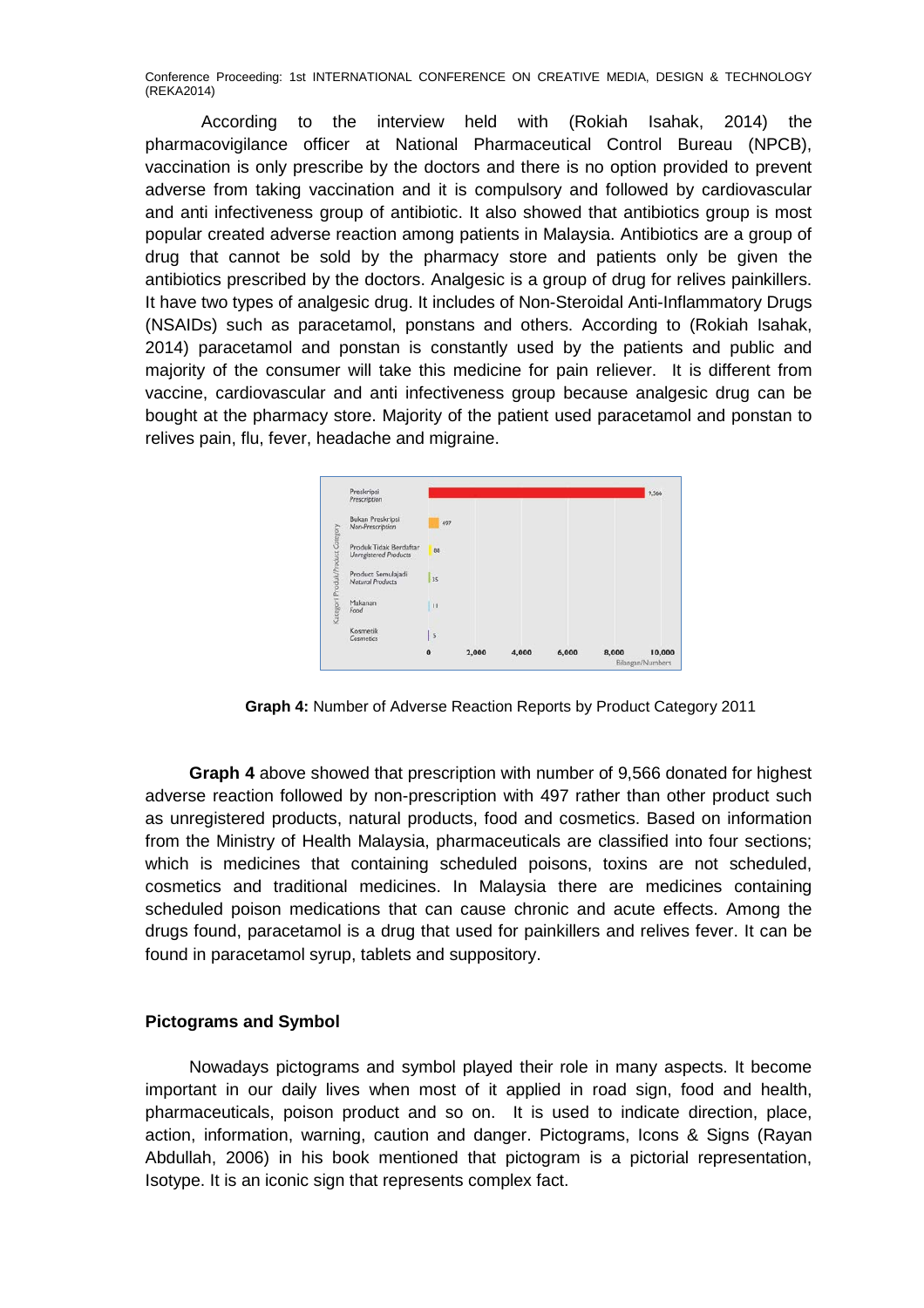It was designed to convey information and communication not through words or sounds but through visual that carriers of meaning. Common definitions of pictograms are a stylized figurative drawing to indicate an object or to express an idea. Pictogram also is a method to enhance written information. Some people or organization used pictograms to express and highlight certain point that become important. In road sign cases, pictograms used to tell about what drivers should avoid and not to do without using explanation of text. Based on the document of Guideline on the packaging information of medicinal products for human use authorized by the community (2008), optional information under Article 62 of Directive 2001/83/EC/ symbol or pictograms is useful for health education is necessary.

### **Warning Sign**

There were 3 types of warning sign stated on **Figure 3** such as diamond shaped with yellow background and black border, triangular with red border and white background and triangular with red border and yellow background. There were few countries using diamond shaped with yellow background and black border such as China. 3 countries such as New Zealand, Ireland, Japan, Chile, Canada, Indonesia, India, Thailand, Australia, United Kingdom and South Africa. Besides that, there were 7 countries identified used triangular with red border and yellow background such as Bosnia Herzegovina, Serbia, Finland, Greece, Iceland, Republic of Macedonia and Poland.



**Figure 3:** Type of Warning Sign

### **METHODOLOGY**

### **Visual Data Analysis**

In this case study, the methodology used is qualitative method such as collecting images of pharmaceutical symbols between Europe and Japan and collecting packaging, label and package insert of paracetamol medicine. Analyzing the European auxiliary label is a method to gather information regarding the colours used, proportion of visual, and the size of text placed on the label.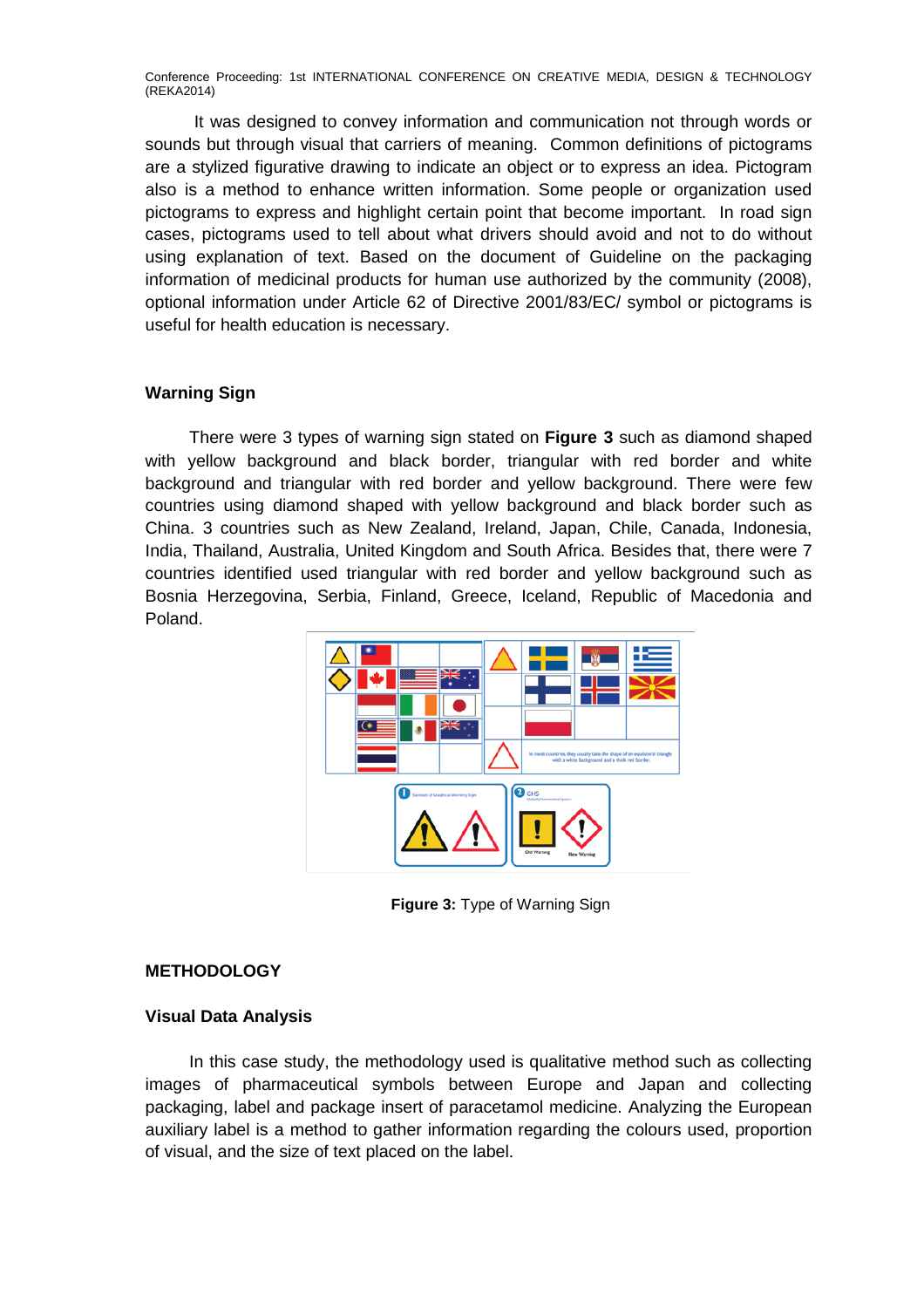Conference Proceeding: 1st INTERNATIONAL CONFERENCE ON CREATIVE MEDIA, DESIGN & TECHNOLOGY (REKA2014)

| Time                   | <b>Taken</b>                                                     | <b>Medicine</b>                                                                     | <b>Effects</b>                                                                                                                                | <b>Drinks</b>                                                                              | Foods                                                                           | <b>Dosage</b>                                | People                                          | <b>Place</b>                                                                      |
|------------------------|------------------------------------------------------------------|-------------------------------------------------------------------------------------|-----------------------------------------------------------------------------------------------------------------------------------------------|--------------------------------------------------------------------------------------------|---------------------------------------------------------------------------------|----------------------------------------------|-------------------------------------------------|-----------------------------------------------------------------------------------|
| <b>HS</b><br>AM        | <b>BOTTO AL TAKEN</b><br><b>BY MOUTH</b>                         | SHAKE WELL                                                                          | may cause DROWSINESS LISE<br>E<br>CARE when operating a car<br>ordergema materey.                                                             | <b>NO TOWE REMOVE</b><br>戛<br><b><i><i><u>ALCOHOL: WINDOWS</u></i></i></b>                 | ANDER CHOCKLATE, WIND,<br><b>ANDERSONAND WAS</b><br><b>CONTROLLAND THE MAIL</b> | CAUTION                                      | <b>DO HER TAKE THE DRIVE</b><br><b>PREGNANT</b> | <b>DO NOT</b><br>函<br>Refrigerate                                                 |
| <b>AM NOON PM HS</b>   | THE STATE STORAGE                                                | R,<br><b>SHAKE WELL</b><br><b>BEFORE USING</b>                                      | <b>CAUTION:</b><br>$\overline{\mathbb{F}}$<br><b>May Ceuse</b><br><b>Drowsiness</b>                                                           | <b>DO NOT</b><br>€<br>DRIVE MEX OR EAT                                                     | $\blacktriangle$<br>Arold taking this<br><b>David and an anti-paperball</b>     | <b><i>ISMONTANT</i></b><br>OO WARCH HE WANTS | <b>KEEP OUT OF BEACH</b><br>OF CHILDREN         | c.<br><b>KEEP IN REPRIGERATOR</b><br><b>DO NOT FREEZ</b>                          |
| $e$ P.R.N.             | YOUR STOMAGE TAKE ()<br>Þ                                        | <b>WORK CARD IN THE</b>                                                             |                                                                                                                                               | 47<br><b>DO NOT DRIVE</b>                                                                  | <b>FOOD</b><br>Lat                                                              | <b>DOSAGE</b><br><b>VERTI STRENGTH</b>       | ACTOR DE DIRECTORE DE NON BEAN                  | <b>INVESTIGE AND MOLECULOR</b><br>0                                               |
| <b>A.M.</b>            | ros VAGINAL<br>$\bullet$<br><b>USE OF</b>                        | <b>BO HOT TAXE ASPIRIN</b><br><b>IX EXHIBITION PRODUCTS</b><br>WINCLE ENDINEERS AND | <b>MAY CAUSE</b><br>리<br>DROWSHESS OR DOZAWIS                                                                                                 | XI                                                                                         | <b>TAKE WITH</b><br><b>FOOD OR MILK</b>                                         |                                              |                                                 | <b><i>REFRIGERATE: GHARE WELL!</i></b><br>6<br><b>DSCARD blu madole</b><br>Arres. |
| <b>AM</b><br><b>PM</b> | FOR EXTERNAL USE                                                 | <b>ALCOHOL: UNADER AT</b><br>DISTURBANCE<br>ď                                       | <b>May Cause</b><br><b>Drowsiness</b>                                                                                                         | IT WAY BE ADVISABLE TO DRIVE<br>OF RET A BANK OF CAMBER ANCH<br><b>TANZAL FINEMISSIONS</b> | <b>BATTALOGICA</b><br>в                                                         |                                              |                                                 |                                                                                   |
| <b>PM HS</b>           | for rectal use                                                   | Million At you brench o aut<br>TAKEN WITH PLENTY OF<br>h.<br><b>WATER</b>           | <b>MAY CAUSE</b><br>a<br>DROWSINESS OR<br><b>DIZZINESS</b>                                                                                    | <b>THE BRISK PLENTY</b><br>13                                                              | <b>TAKE WITH</b><br><b>Can</b><br>FOOD                                          |                                              |                                                 |                                                                                   |
| <b>BEDTIME</b>         | ear (C                                                           | <b>CRUSH</b>                                                                        | w<br>O STOT & USER:<br><b>BELLED AT LEAST</b>                                                                                                 | 20 Nov 240W<br><b>W</b>                                                                    |                                                                                 |                                              |                                                 |                                                                                   |
| EARLY AM               | <b>O</b> FOR THE CYC                                             |                                                                                     | <b>SETAR MISSIN, APRIL SITUIT: INCNE</b><br>Ć<br>ADM PANDRATION DRUGS, SIGHT ANY<br>ARRET THE MEDDAN UN ALCOHOL<br><b>While International</b> | <b>STATE &amp; LEE WANTED STATE</b><br>deed pace) a                                        |                                                                                 |                                              |                                                 |                                                                                   |
| ( <i>J</i> ) EVENING   | Fron the NOSE                                                    |                                                                                     | THIS MEDICINE WAY CAVIE  <br>DIZINESS, DECISIONES C#2<br><b>INGAINGABERNEES</b>                                                               |                                                                                            |                                                                                 |                                              |                                                 |                                                                                   |
| <b>総MORNING</b>        | <b>FOR TOPICAL</b><br><b>USE ONLY</b>                            |                                                                                     | <b><i>BEACH CAP SEN CIDA ABUTS</i></b><br><b>BE CARTFUL</b>                                                                                   |                                                                                            |                                                                                 |                                              |                                                 |                                                                                   |
| <b>MOON</b>            | ALL FREE FEMALE ON AN INFER STORAGE.<br><b>Commercial Street</b> |                                                                                     | THIS MEDICINE MAY<br>DISCOLOR YOUR URINE<br>or FECES.                                                                                         |                                                                                            |                                                                                 |                                              |                                                 |                                                                                   |
| <b>NOON</b>            |                                                                  |                                                                                     |                                                                                                                                               |                                                                                            |                                                                                 |                                              |                                                 |                                                                                   |
| <b>P.M.</b>            |                                                                  |                                                                                     |                                                                                                                                               |                                                                                            |                                                                                 |                                              |                                                 |                                                                                   |
| <b>PM</b>              |                                                                  |                                                                                     |                                                                                                                                               |                                                                                            |                                                                                 |                                              |                                                 |                                                                                   |

**Figure 4: Europe Auxiliary Labels** 

**Figure 4** shows that there are nine categories were identified on the European auxiliary labels when prescribing medicine to the patients using Rx bottle such as time taken, how to take the medicine, the thing should avoiding during taking the medicine, the effect of the medicine, the drinks and food should avoiding during taking the medicine, the dosage strength, people are suppose cannot take the medicine and how to place and store the medicine in the right ways. Overall analysis, 70% colour application identified is bright colour. 93% type of letter to highlight warning is capital letter. 90% category of text used is sans serif and 78% of pictograms style used is in free style form.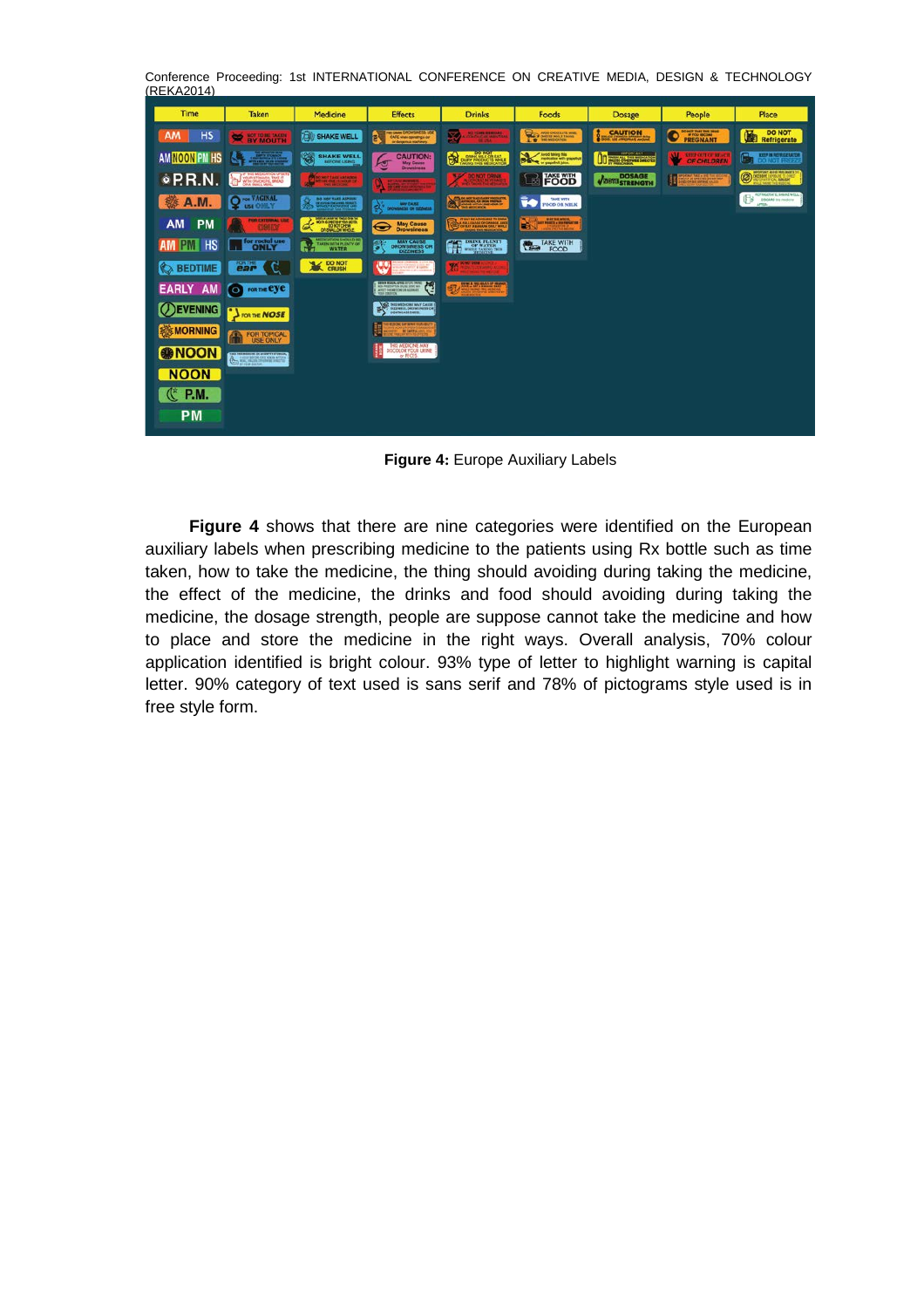# ٢E **Legend:** *Pink: Thin Line Blue: Thick Line Yellow: Positive and negative image*

## **RESULTS**

**Testing and Evaluation for Mild Allergy Pictograms**

**Figure 5:** Pictograms design for mild allergy using thin line, thick line and positive negative approach.

**Figure 5** showed pictorial symbols have the characteristics of a symbol designed independently without such background. It is designed by using lines or strokes to create the look. In addition, this free form uses the strength and subtle line thickness for highlighting a look. The unit point can measure thickness and line smoothness.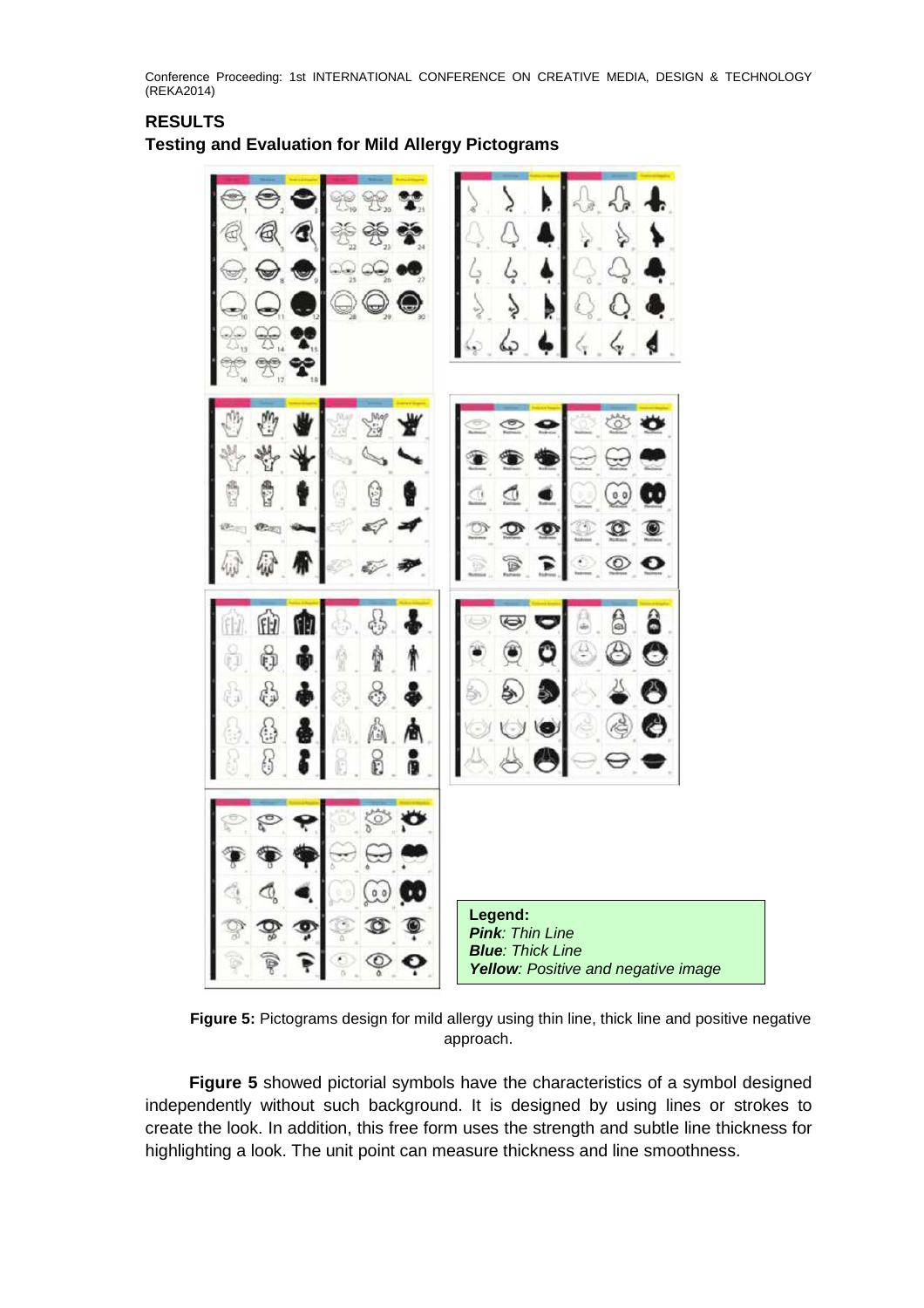Normally, the finest lines are on the unit as well as the thickness of the 0.25 point line can be up to 100 units on an appropriate point. Several criteria were taken into consideration when drawing up the allergies pictograms. Visualizing of allergy symptom is developed by looking at type of symptom and the appearance of allergies. This includes body part view such as top, bottom, side, front and back.



**Figure 6:** The percentage of pictograms chosen to indicate mild allergy caused by paracetamol and the description most suitable to indicate drugs reaction.

Based on **Figure 6,** 36 respondents choose allergy pictograms with thick line in full body to describe allergy reaction rather than half body or half side body pictograms. This showed the effectiveness of pictograms design can be measured through a variety of line sizes used. This is evident in the thinner lines used, the weaker the appearance of the image projected the thicker the lines used, the stronger the appearance of the projected image. 77% of the respondents preferred to choose warning form in triangular shape with yellow background and black border and 20% of them choose warning form in triangular shape with white background and red border. These striking colours play their role to highlight warning and alert from a far distance. 69% of respondents choose "Stop if any allergy reaction occur "as identification of drugs reaction.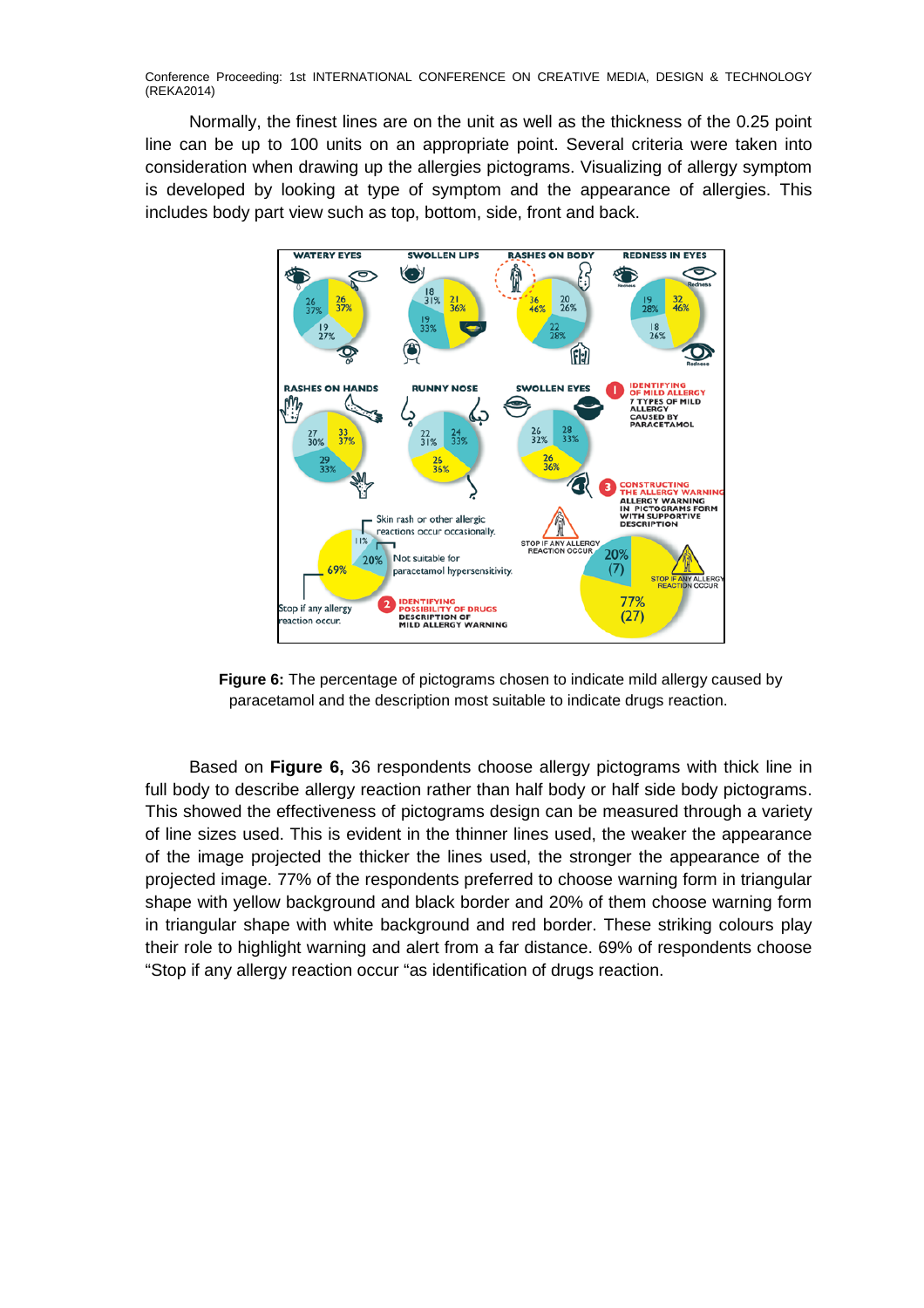

**Figure 7:** Design Mock-up

**Figure 7** shows a product sampling that stated eight allergies warning applied with different position for post-test.



**Graph 5:** Placement of Allergy Symbol on Medicine Box



**Figure 8:** Allergy Warning Applied on Baracol Product

Based on **Graph 5**, 40% of the respondents preferred to allocate allergy warning on the front top of the box and 24% of the respondents preferred to allocate the allergy warning on the back side of a medicine box.18% of them preferred to allocate the allergy warning on the front side bottom of medicine box. Five respondents from healthcare providers such as doctors, pharmacists and prescribers participated in this post-test. All of them preferred to allocate the allergy warning on the backside bottom of the medicine box. Based on their practice, most of the warning information was allocated near to product detail. **Figure 8**, The public's and professional healthcare providers agreed that allergy warning in pictograms symbol have the potential to alert and caution the consumer of drug reaction issues. The placement of allergy warning should be easier to see from a far distance. Most of them also agreed that the size of allergy warning must be allocated according to the size of box, label, package insert and capsule envelope. The type of text used for further action was finally decided as bold and capital letter.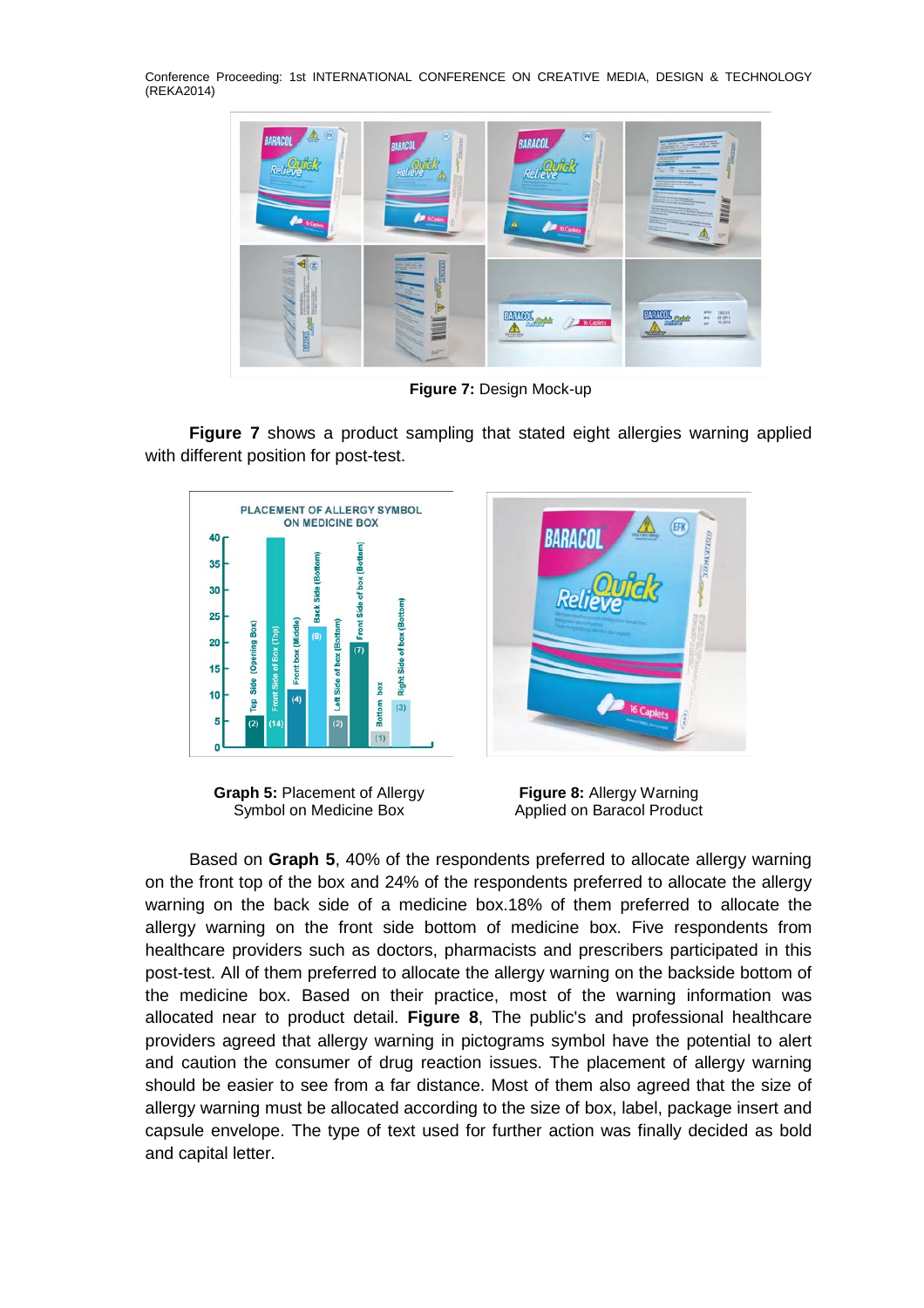### **CONCLUSIONS**

Based on overall finding gathered, allergy in form of pictograms has a potential to be a system for adverse drug reaction sign (ADR Sign) for the next future especially in pharmaceutical sector. Appropriate allergy warning will help to increase patient reading especially for those who are poor reading or unfamiliarity with the language used state on the packaging, label or leaflet of the product bought. Designer and professional healthcare should create a teamwork to create a (ADR Sign) that can be used for the pharmaceutical sector yet help to create more effective medium regarding drug education and awareness among public in Malaysia. My recommendation allergy warning should expand their functions to communicate drugs warning not only on the medicine box, package insert and capsule envelope but it can be used toward drug medicine advertisement in TV Commercial and print ad too. This new platform will help to increase drug education and awareness effectively. This result shows that the thicker line used to create pictograms image, the faster eyes coordination focus on the image. The thinner the line used, the less focus on the image captured by eyes. The fastest information delivered to the eye and brain is actually based on how the pictograms constructed.

### **REFERENCES**

- Thames & Hudson, (2006).*Pictograms Icons & Sign: A guide to information graphic.*  United Kingdom, London: Thames & Hudson Ltd
- Lester, P.M. (1995). *Visual Communication.* United States, America: Wardsworth Publishing
- U.S. Department of Health and Human Services. (2011).Guidance For Industry. Warning and Precautions, Contraindication, and Boxed Warning Sections of Labelling for Human Prescription Drug and Biological Products. U.S: Author.
- Joshi, Y., Kothiyal, P. (2011). A pilot study to evaluate pharmaceutical pictograms in a multispeciality hospital at Dehradun. *Journal of Young Pharmacist: 3(2),* 163-166. doi: 10.4103/0975-1483.8006
- Erena J., Gazarian M., Grant P., Graudins L., Kath H., Wainstein B. (November, 2006).Allergy and adverse drug reaction (ADR) definitions.Retrived from http://www.sch.edu.au/health/professional/nimc/nimc\_adr\_allergy\_definitions.pdf
- Ardern-Jones MR., Friedmann PS. (2011). Skin manifestation of drug allergy. 71(5), 672-683.doi: 10.1111/j.1365-2125.2010.03703.x. Retrieved from http:www.ncbi.nlm.nih.gov/pmc/articles/PMC3093073/
- Kalpaklioglu A.F., Kalkan I.K., Akcay A., Reisli I., Can D., Uzuner N., Yuksel H., Kirmaz C., Gulen F., Ediger D. (2011). (Un) awareness of allergy.*PMC Journal*. 4(11), 170-178.Doi: 10.1097/WOX.0b013e31823842bc